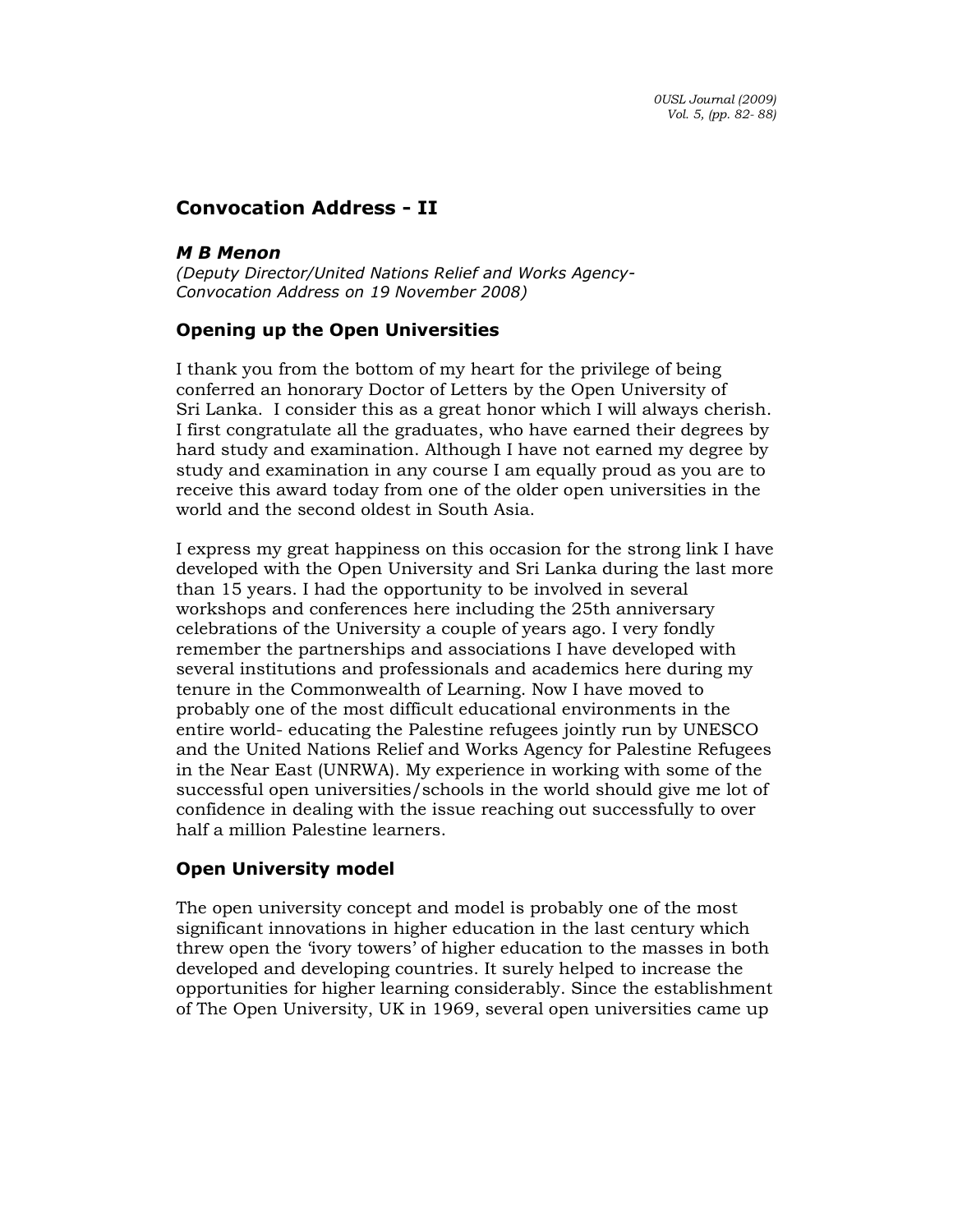all over the world broadly following the UK model, contributing mainly in increasing access in higher education in a cost-effective manner. Initially when the OU, UK was being established many were apprehensive of its success and thought that this would bring down the quality of higher learning. Quality was then perceived as rigid system requirements related to learner profile, curriculum structure, courses choices, attendance in campus face to face sessions and study time and duration. Openness was considered diluting these rigid requirements. Many thought that such flexibilities will bring down quality of higher education. Nothing of that sort happened. That myth is already broken. In a recent evaluation of the Universities in UK the Open University was ranked among the top few higher than some of the so called prestigious Universities. Some Open Universities in the developing countries have also achieved such quality while reaching out to larger number of students.

Adopting 'Open University' model was an historical necessity at that time when higher education was reaching only an elite group of people. It adopted the available distance education techniques and technologies of the time to provide flexible education to large numbers. But, after almost 40 years of its origin should we consider the model still relevant. This could be debated. Many still will vouch for its use even today, may be rightly so. But, some of the open universities are becoming 'ivory tower' of a new type. Although years back they were the innovators, some of practices adopted by these open universities are becoming obsolete today requiring drastic changes. While the philosophy of openness is still very relevant even today, the course development and delivery models might be too outdated to cater to today's needs. Now it is time to think of more cost-efficient and student friendly models which can cater to the changing education and development needs as well as exploiting fully the technology scenario. Let us examine the development needs and the expectation the society has from education.

#### Education in developing countries

In spite all efforts made in the area of Universalising Primary Education and eradicating literacy and increasing opportunities for higher education many developing countries especially in Sub Saharan Africa and South Asia are lagging behind in all these indicators. Sri Lanka is unique in the South Asian context as it has the highest school enrolment and literacy compared to all its neighbors. It also shows very positive indicators in life expectancy, gender ratio and health. However Sri Lanka has been lagging behind in tertiary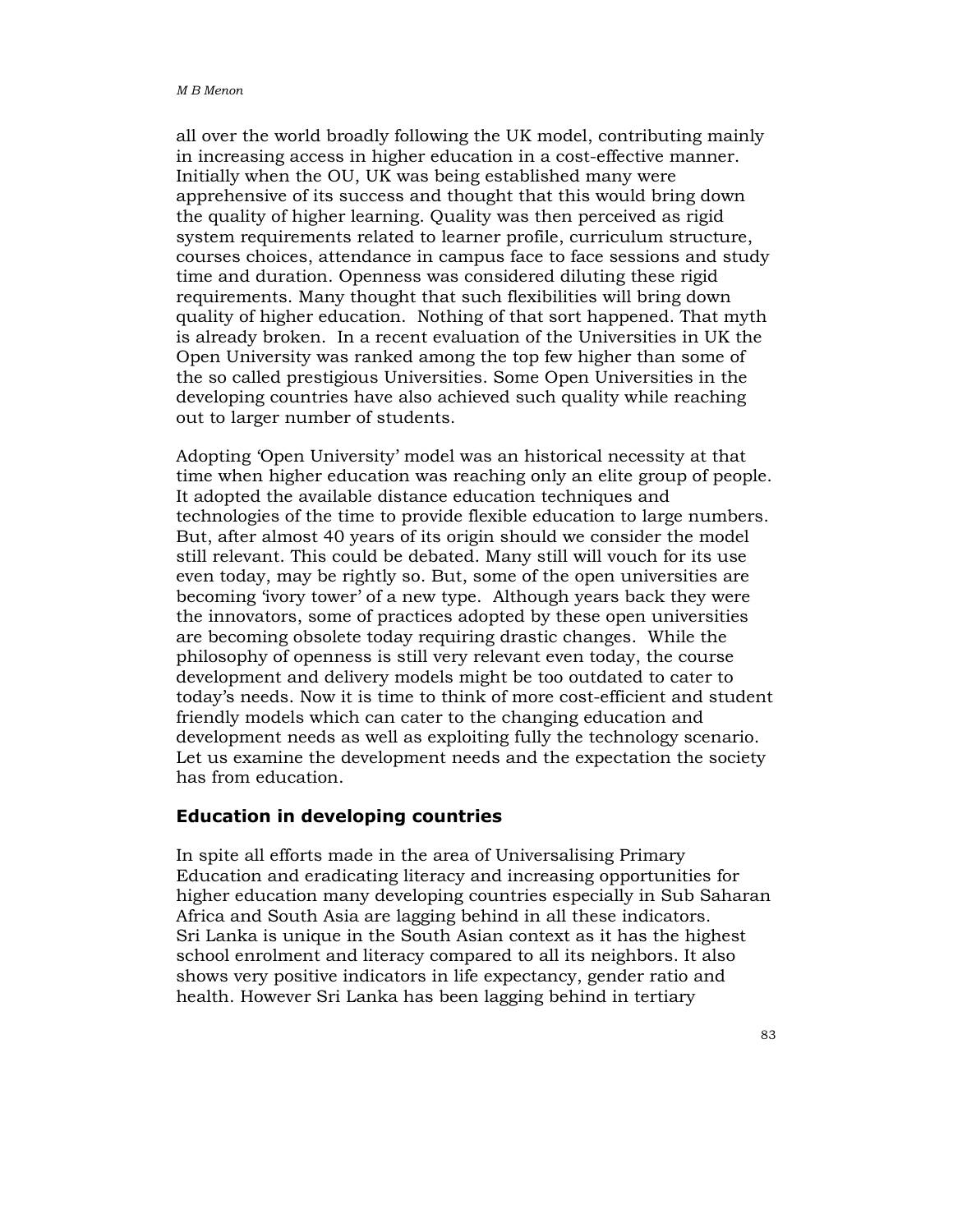education especially in the areas of technical and professional education. The higher education participation is only around 5% which is lower than many other developing countries.

The role and contribution of the OUSL has to be acknowledged in increasing higher education participation in the country especially in technical and professional areas. It is also welcome to note that Sri Lanka has established an Open School which could reduce the drop outs and failures in the secondary schooling and also allow adults who dropped out in their schooling years to get back to the system and complete schooling. Open and Distance Education in Sri Lanka is getting a face lift. The ADB supported Distance Education Modernisation Project (DEMP) is expected to improve the technology support and networking in the country. May this is the right time for OUSL to have review of its own system and courses and renew itself according to the changing development and technology scenario.

## Changing Development and Technology scenario

Expectations from education sector especially higher education have increased due to three major developments during the present decade. Let us examine this one by one.

- 1. The UN declaration of the Millennium Development Goals which has substantially changed our perspective of the role of human resources in attaining development goals.
- 2. Launch of the Decade of Education for Sustainable Development in 2005 also has created great expectations from education of all types in education and training of a variety of personnel through out life.
- 3. New developments in ICT is opening up novel and innovative possibilities of networked learning more or less changing the whole paradigm of education in the formal sense.

Let us examine these three developments a little more intensively.

#### Millennium Development Goals

We are all aware that in September 2000, 147 heads of State and Government, and 189 nations in total, unanimously adopted the

84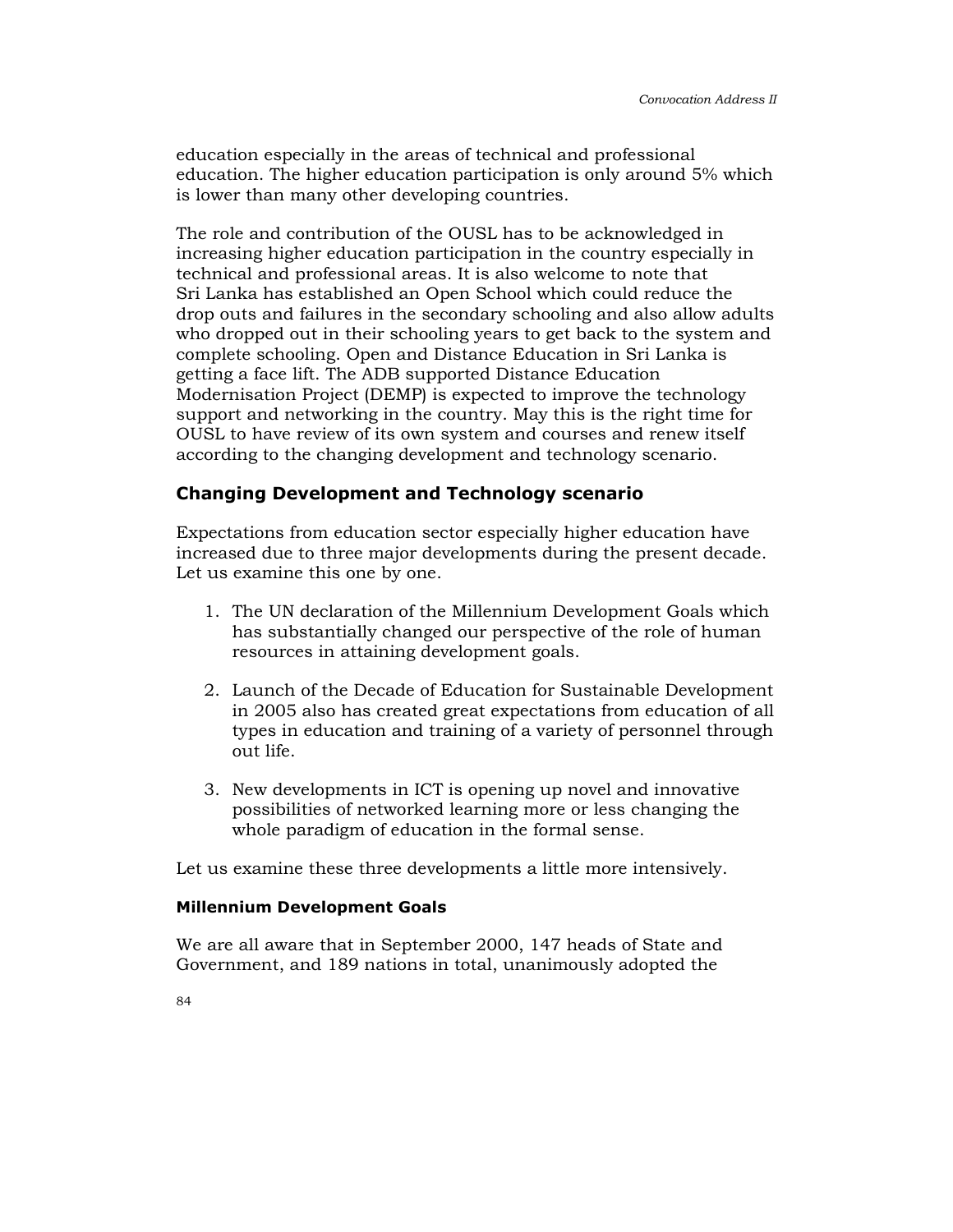Millennium Declaration endorsing the International Development Goals known since then as the Millennium Development Goals. The Declaration calls for national development, and policies and programmes for attaining eight goals which cut across various sectors. Of the eight MDGs, there are two specific goals concerned about education development itself by focusing on universal primary education (Goals 2) and girls education. Other MDGs are although concerned about other development sectors also indirectly put critical demands on education and training of community, unskilled and skilled workers, technicians and professionals. This has surely increased the expectations from formal and non-formal sectors of education and training.

#### Education for Sustainable Development

One of the objectives of UNESCO's Decade of Education for Sustainable Development is to provide space and opportunity for refining and promoting the vision of sustainable development through all forms of learning. This means that education towards SD involves everyone at every stage of life as well as in all occupations and all walks of life. It is argued that Sustainable Development can therefore take place only within a perspective of lifelong learning, engaging all possible spaces of learning formal, non-formal and informal, from early childhood to adult life. This learning does not necessarily take place in educational institutions but also in non-formal settings, within community-based organisations and local civil society, the workplace and so on.

#### Development of Information and Communication Technology

Last decade saw fast and unprecedented development in ICT in various aspects. There are variations in the extent to which different countries have integrated ICT in various education programmes. Broadly this development has happened in the following aspects.

- Many countries have formulated policy frameworks to regulate the development and use of ICT for educational purposes
- ICT infrastructure and connectivity in most countries are growing in a fast pace
- Capacity enhancement and training at different levels is also happening but probably at a slower rate than required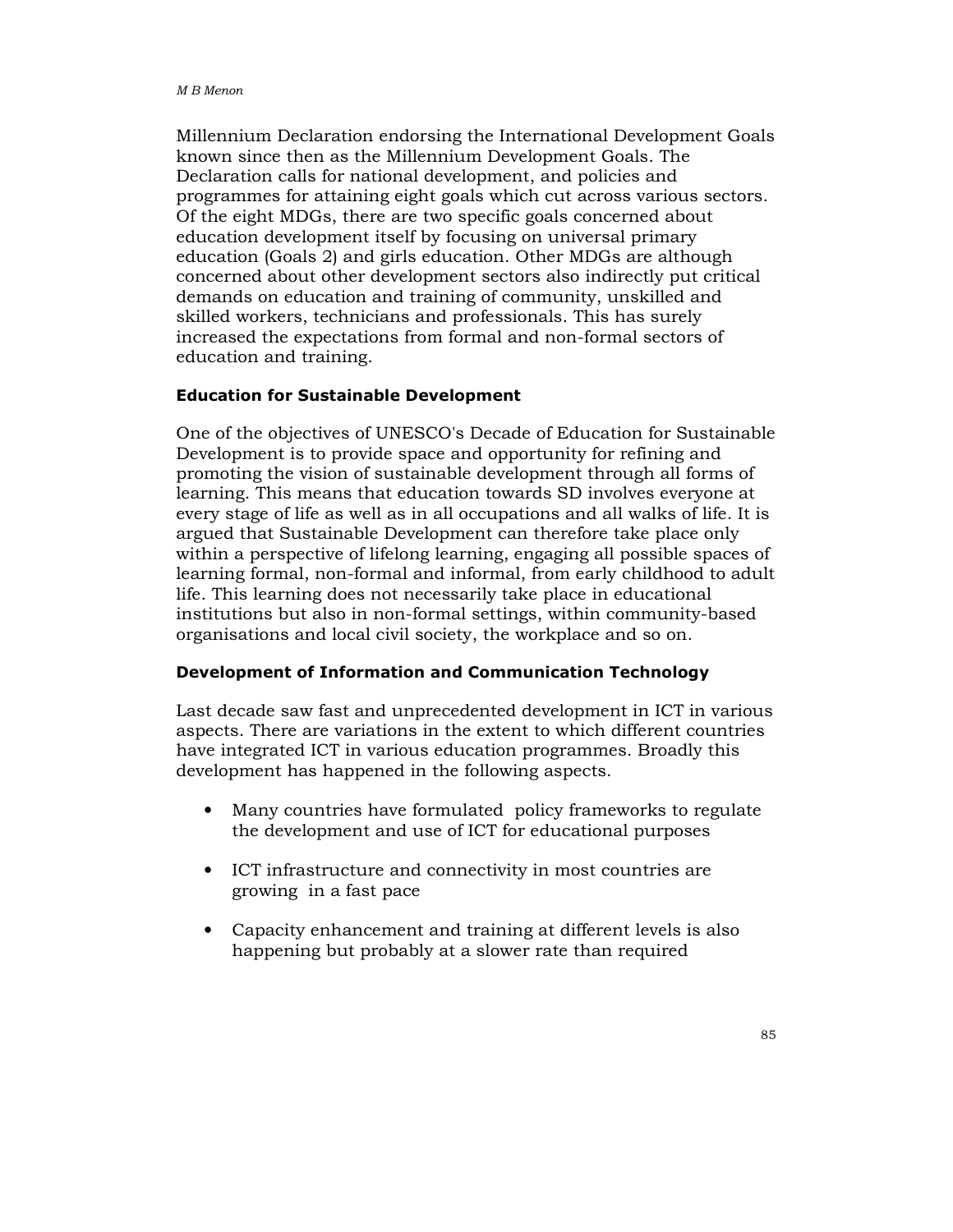- New pedagogical designs to suit the and support ICT based learning is also being developed
- Community and other stakeholders are becoming more and more aware of the possibilities in the use of ICT in education and training.
- Increased collaboration and networking across sectors is also taking place.

I have no intention neither there is time here to go into all aspects of ICT development during the decade. It is evident that most countries are going through a technological transformation which is changing the context and infrastructure available for education to increase access and enhance quality.

### Impact on Open Universities and other ODL institutions

Let us examine how the three developments described earlier namely-MDGs, Education for Sustainable Development and Development in ICT applications in education are impacting all aspects of education provision and their delivery of educational institutions especially open universities and ODL institutions in higher education. The first two developments have put lot of pressure on these institutions in terms of not only the variety of courses expected to be offered to cater to the demand and needs existing in the society to support human resource development in various sectors of development. The learners or clientele needing education and training are not just from the age group of 17-23. Every body at all age group would need education and training related to ones area of work and occupation in different sectors. And also they require it at their convenience and according to their needs. How can the open universities cater to this demand? So, now it is time to open up the Open Universities from their own ivory towers which they have built in the last forty years. The principles which lead to the establishment of the first open university are still very relevant - openness and flexibility in entry qualifications, time and duration of study, course combinations and learning system, etc. We need these and more flexibilities today if we have to be support large education and training needs of very large number of personnel of all age groups without leaving their place of work.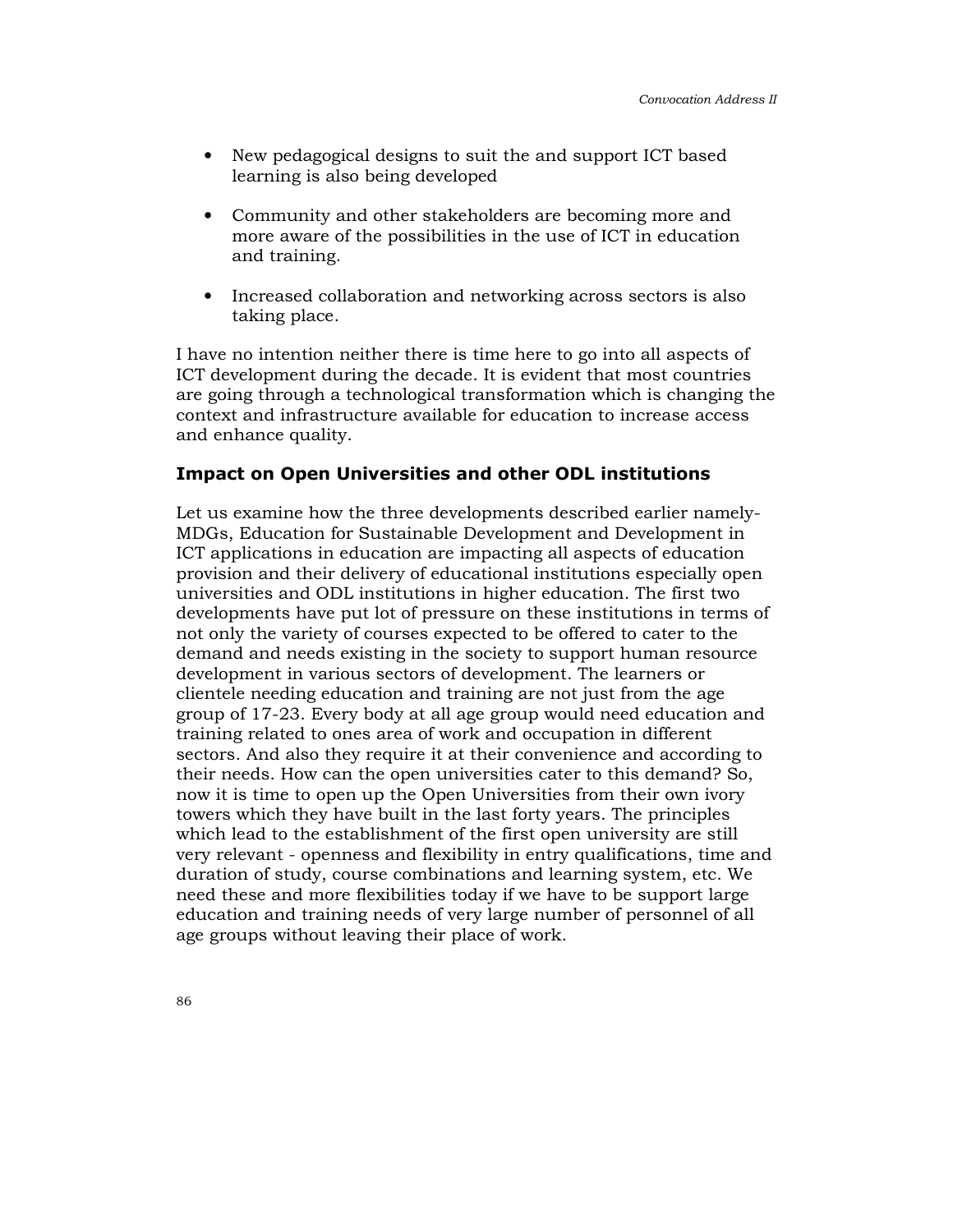The third development- ICT application in education- can facilitate the Open Universities to effectively and adequately cater to the demand put on them by the education and training needs linked with development. Today even the formal universities have started using ICT in its study system to provide flexibilities of learning. While formal universities are adopting some principles of openness, the Open Universities have to become more open so that both study and assessment can be done in an effective and flexible manner for a larger number of learners of all age groups.

## Need for structural transformation and change of mind set

The OUs today require a structural review and introspection. There are very relevant questions to be asked:

- Are we able to cater to the variety of needs of all types of learners of different age groups?
- Are the educational and training needs created by the demand by MDGs and Sustainable Development properly addressed?
- Have we integrated all available technology adequately to support the learning and learner requirements?
- Are the open universities open enough to support all learners and learning needs?

There could be more such questions to be seriously considered. I am confident that if we shed our existing rigidities, be much more flexible and integrate the ICT for various purposes we could become more responsive to the needs by providing the following:

- Indivisualised learner centred learning to masses
- Very flexible curricular inputs suiting requirements of each and every learner
- Custom made learning designs and arrangements to suit each learner
- On-demand examination as and when required
- Facility for both vertical and horizontal communication and interaction allowing collaborative learning